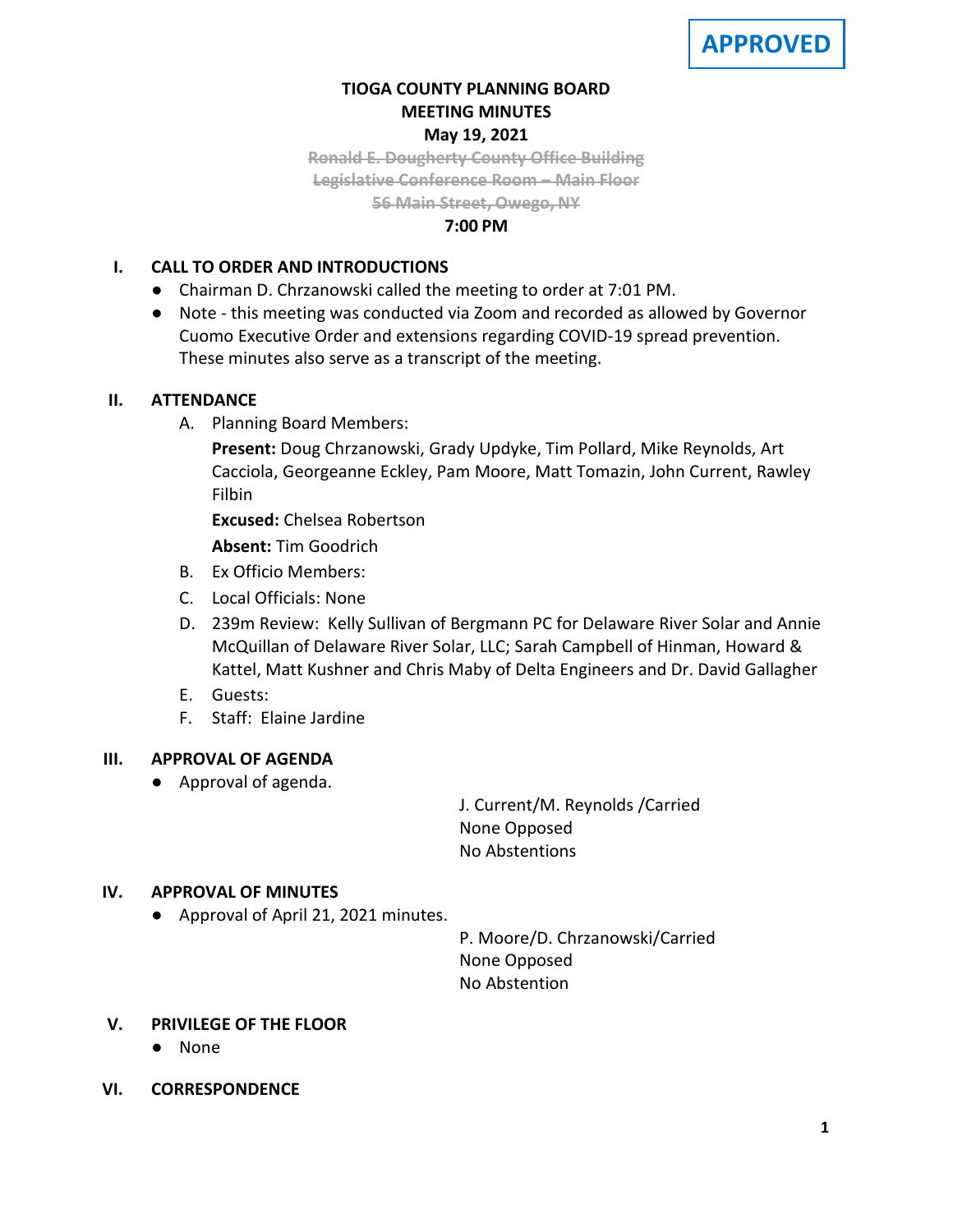● On file at the EDP Office

# **VII. NEW BUSINESS A. A. 239 Reviews**

# **1. County Case 2021-011: Town of Tioga, Site Plan Review, Delaware Solar, LLC (NY Tioga III, LLC)**

The applicant is proposing to develop, construct and operate a 4.98MW /AC solar photovoltaic system via lease agreement with the property owner located on State Route 17C, the former site of an automobile salvage yard. This solar project will occupy approximately 20 acres of this 39.25 acre undeveloped property. This Community Distributed Generation solar project will generate enough energy to provide 816 households with a reduced energy bill.

Earth disturbance will only occur for the construction of the driveway, equipment pads, underground electric trenching and posts. Solar panels will be installed on existing grade (no grading or earthwork) via a racking system that is supported by steel pile driven into the ground. The angled panels will measure three feet from the lower end to 12 feet on the higher end off the ground. A seven-foot, high-wire mesh perimeter fence with locking gate will be installed surrounding the project facility. Access will be provided via a driveway and extended road from State Route 17C. Views of the project from the north, south and west will be mitigated by natural vegetation, distance from road or distance from other properties Vegetative screening may be considered along the eastern boundary to screen view from neighboring structures. The applicant will develop a SWPPP and submit it to NYS DEC. There will be sufficient distance between module arrays to allow rainfall to infiltrate and flow in between arrays, allowing runoff to naturally infiltrate and drain over ground surface. Additionally, this project temporarily impacts 0.44 acres and permanently impacts 0.00008 acres of wetland 1. Therefore, it requires an Individual Section 401 Water Quality Certification from NYS DEC due to temporary and permanent impacts. The application will also be submitted to the Army Corps of Engineers as a Joint Permit Application to authorize coverage under 2021 NWP 51. Lastly, there is no agricultural land impacted by this particular solar project.

Construction is expected to take four months. The applicant has provided a Decommissioning Plan that ensures the project owner will provide adequate financial resources to the Town of Tioga in the event they abandon the project.

Staff recommends approval of the site plan review. E. Jardine then updated Board members on NYS DOT Region 9 Site Plan Review Committee's comments and requirements per their letter dated May 18, 2021. Nothing out of the ordinary is required.

**M. Reynolds:** I like the fact that this project does not impact farmland.

**Q. P. Moore:** How far away are nearby houses from this project? **A. D. Chrzanowski** – Not close at all. The couple of houses along State Route 17C are at a much lower elevation due to the steep incline, so they won't see the project except maybe in the winter when there is no leaves on the trees. **K. Sullivan:** Yes, that is correct and this property owner also owns the property across the highway.

**Motion to recommend approval of the site plan review:**

|     | P. Moore/T. Pollard/Carried |
|-----|-----------------------------|
| Yes | q                           |
| Nο  | n                           |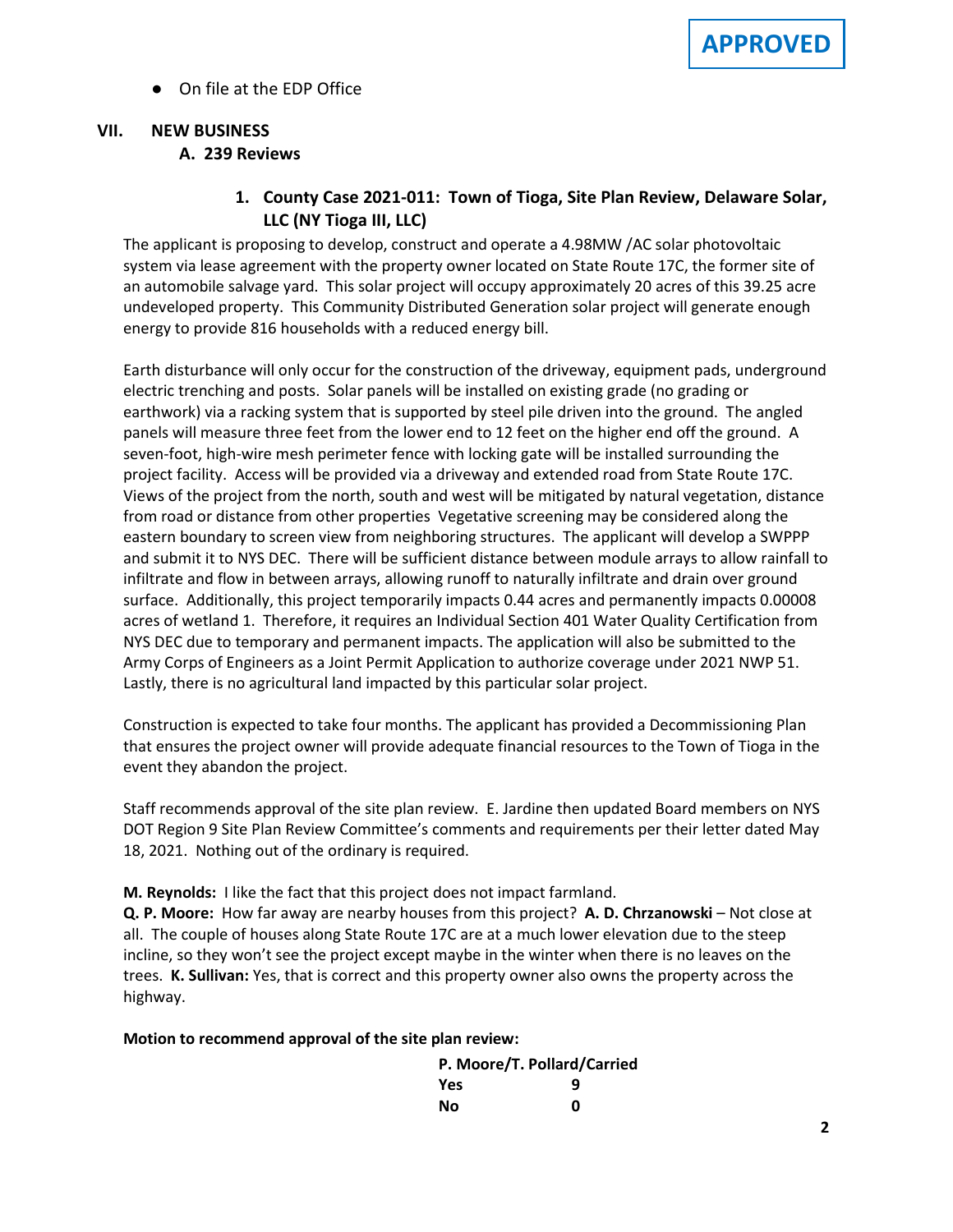### **Abstention 1 (D. Chrzanowksi)**

# **2. County Case 2021-013: Town of Owego, Outdoor Recreation Special Use Permit, Dr. David Gallagher**

The applicant is requesting a special permit to establish and operate a private outdoor recreation facility at their existing residence and 5.34-acre property on South Apalachin Road. The applicant plans to construct a 3,900 square foot second-story addition to the eastern wing of their current house. The facility will be comprised of an enclosed glass reception hall, with 20' Grotto waterfall that leads to a volcanic waterbed, which is the centerpiece for the indoor seating area. Outdoor activities will include dining and use of the residence's existing pool and fire pit area. The vision is to provide a recreational venue for business professionals and private celebrations in a unique setting. The applicant plans to have these events catered.

Hours of operation are planned for Saturdays Noon – 10:00 PM and Sundays Noon - 8:00 PM. There will a maximum of 100 people allowed per event, but there will be no overnight visitors, as this is now and will continue to be the home of Dr. Gallagher. There will be a maximum of 15 caterers on site at any given time. No amplified music will be allowed outdoors. The applicant plans to install a curbside sign for this business, but has not submitted any signage plans. The site plan show a new driveway that is 20 feet wide to accommodate two-way traffic to the facility's parking lot. The only lighting will be an illuminated pathway that leads from the parking lot to the main entrance of the grotto.

The surrounding neighborhood contains agricultural uses and wooded land. The property is within 500 feet a property enrolled in the NYS Agricultural Districts Program, so the Town of Owego is going through the Ag Data Statement process. The applicant's proposal meets the requirements in the Town of Owego Zoning Code. This low-intensity event facility will have little to no impact on the surrounding properties.

Staff recommends approval of the outdoor recreation special use permit with the conditions that the applicant's proposed curb sign meets the Town of Owego's sign regulations.

**Q. D. Chrzanowksi:** How long is the driveway? NYS Fire Code is now going to require that for driveways longer than 500 feet have the capacity to pass two water tankers if there is no access municipal water. **A C. Maby** – The new offshoot driveway is planned at 20 feet wide, so it will have the capacity to pass two water tankers side by side.

**Q. P. Moore**: What is a volcanic waterbed? **A D. Gallagher** – Where the waterfall falls into, the water flow will be colored to look like an erupting volcano.

**Motion to recommend approval of the outdoor recreation special use permit with the conditions noted:**

| T. Pollard/R. Filbin/Carried |    |
|------------------------------|----|
| Yes                          | 10 |
| Nο                           | ŋ  |
| Abstention                   | n  |

**3. County Case 2021-012: Town of Owego, Special Use Permit, Way Bay Star, LLC**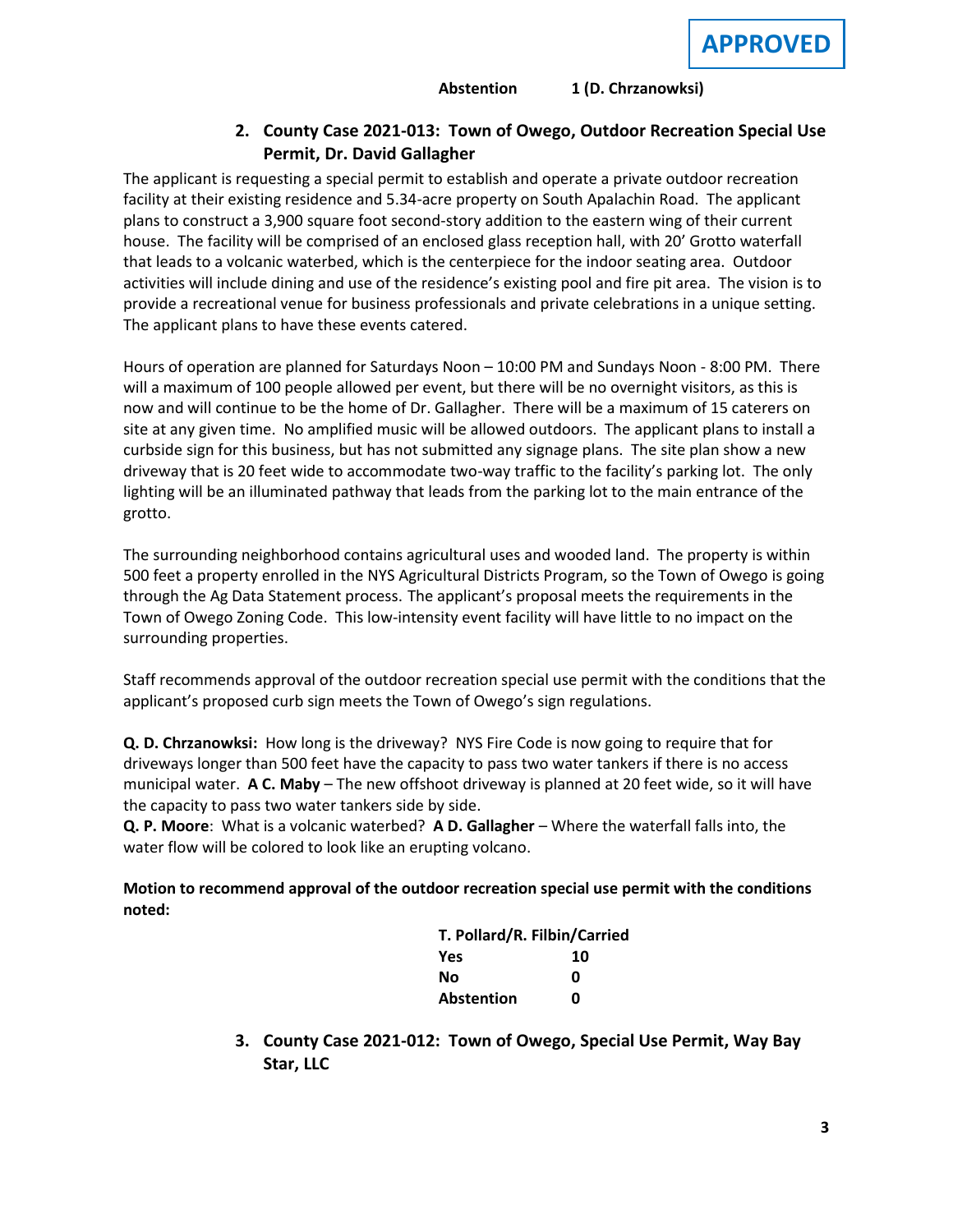The applicant is requesting a special use permit to construct an 18,000 square foot, two-story Article 28 compliant medical building for Lourdes. This is the site of the former Trabucco/Matthews Chevrolet automobile dealership. Site development for this proposed healthcare facility will include existing building demolition, site utilities, storm water management, paving, landscaping, and site lighting. Building construction will consist of medical office space, clinical exam, imaging, lab, and pharmacy drive thru.

The proposed use is in character with this small pocket of industrial and commercial uses within the Town. Even though the use is more commercial in nature, Town staff has determined that it does comply with the "catch all" clause referenced above for special use permits in Industrial districts.

Staff recommends approval of the site plan review with the conditions that the applicant comes back for other required local approvals at a future date.

## **Motion to recommend approval of the special use permit with the conditions noted:**

|     | T. Pollard/G. Eckley/Carried |
|-----|------------------------------|
| Yes | 10                           |

| 153        | TU |
|------------|----|
| Νo         | O  |
| Abstention | Ω  |

### **VIII. REPORTS**

### **A. A. Local Bits and Pieces**

- **1. Town of Candor** (A. Cacciola)
	- Planning Board is working final draft of seasonal road local law.
	- A Town Councilman passed away last week leaving a vacancy on the Town Board

### **2. Town of Tioga** (D. Chrzanowski)

● NYS DEC is grubbing and clearing a significant area along Owego Creek and Glenmary Drive. Doug will provide E. Jardine DEC's work plan, as she has had questions about it and has not informed to answer.

### **3. Town/Village of Spencer** (T. Goodrich)

- Not in attendance.
- **4. Town of Berkshire** (T. Pollard)
	- The Town Planning Board is combining the Town's Site Plan Review law and Subdivision Law into one local law. This will come before the TCPB for recommendation when they have a final draft.
- **5. Village of Newark Valley** (M. Reynolds)
	- The Village will hold the Summerfest on July 31, at which they will celebrate the 150<sup>th</sup> anniversary of Trout Ponds Park.
	- The Comprehensive Plan update final draft is nearly complete and will be coming before the TCPB for recommendation soon.
- **6. Town of Newark Valley** (M. Tomazin)
	- No report.